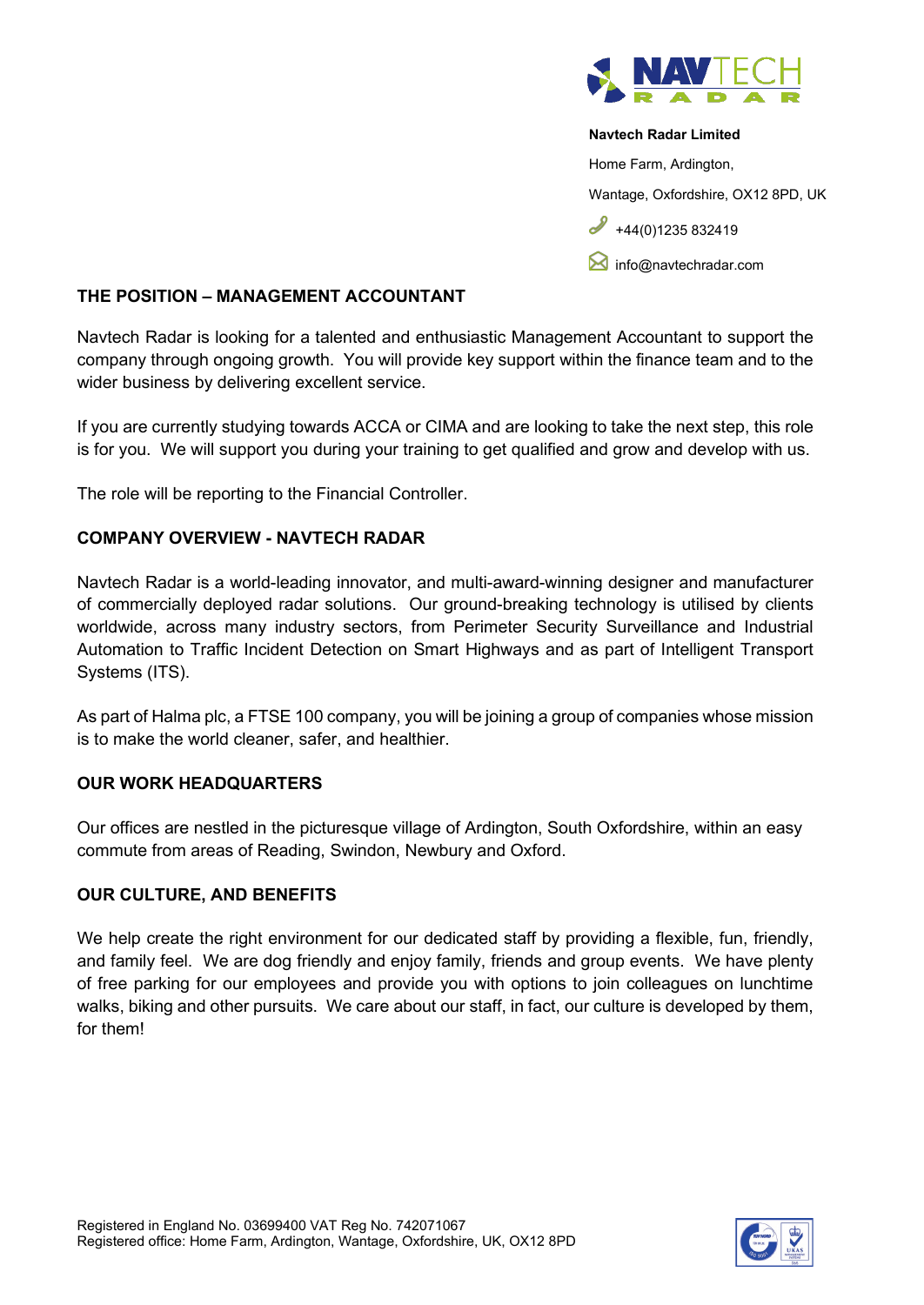

#### **Navtech Radar Limited**

Home Farm, Ardington,

Wantage, Oxfordshire, OX12 8PD, UK

 $+44(0)1235832419$ 

**M** [info@navtechradar.com](mailto:info@navtechradar.com)

### **KEY ACCOUNTABILITIES**

As our Management Accountant your role will be varied and fast paced, and you will be responsible for the following:

- Supporting the preparation of the monthly management accounts
- Acting as a "Business Partner" to the Production and R&D departments and be the main point of contact for all operational finance queries
- Preparing and understanding departmental forecasts and reporting on variance analysis
- Analysing financial information to assist business profitability and growth
- Preparing and reporting on R&D project expenditure including Grant funded projects
- Supporting the year-end audit process
- Balance Sheet reconciliations including R&D capitalisation and stock management
- Assistance with budget preparation, including liaising with stakeholders
- Supporting the year-end audit process

# **KEY SKILLS**

You should be part qualified (either ACCA or CIMA) and keen to develop in your profession

- At least 1 year's work experience in a finance department. Ideally with experience of a manufacturing environment
- Ideal qualifications would be a university graduate with a good standard (2:1 or above) relevant degree. Non-graduate candidates will also be considered where they have a proven record working in the industry, and excellent academics
- IT/PC proficient with a good working knowledge of Excel and Word
- You will have a high level of analytical skills and attention to detail

# **YOUR COMPETENCIES**

- Keen, being eager to learn and committed to becoming a qualified accountant, requiring considerable study outside of work
- Self-starter, able to both take direction and initiative
- Good communication skills both written and verbal
- Able to work in a demanding environment with high expectations
- A team player who will work with the other members of the team to achieve common objectives
- Willing to learn and challenge methods in which processes are currently performed